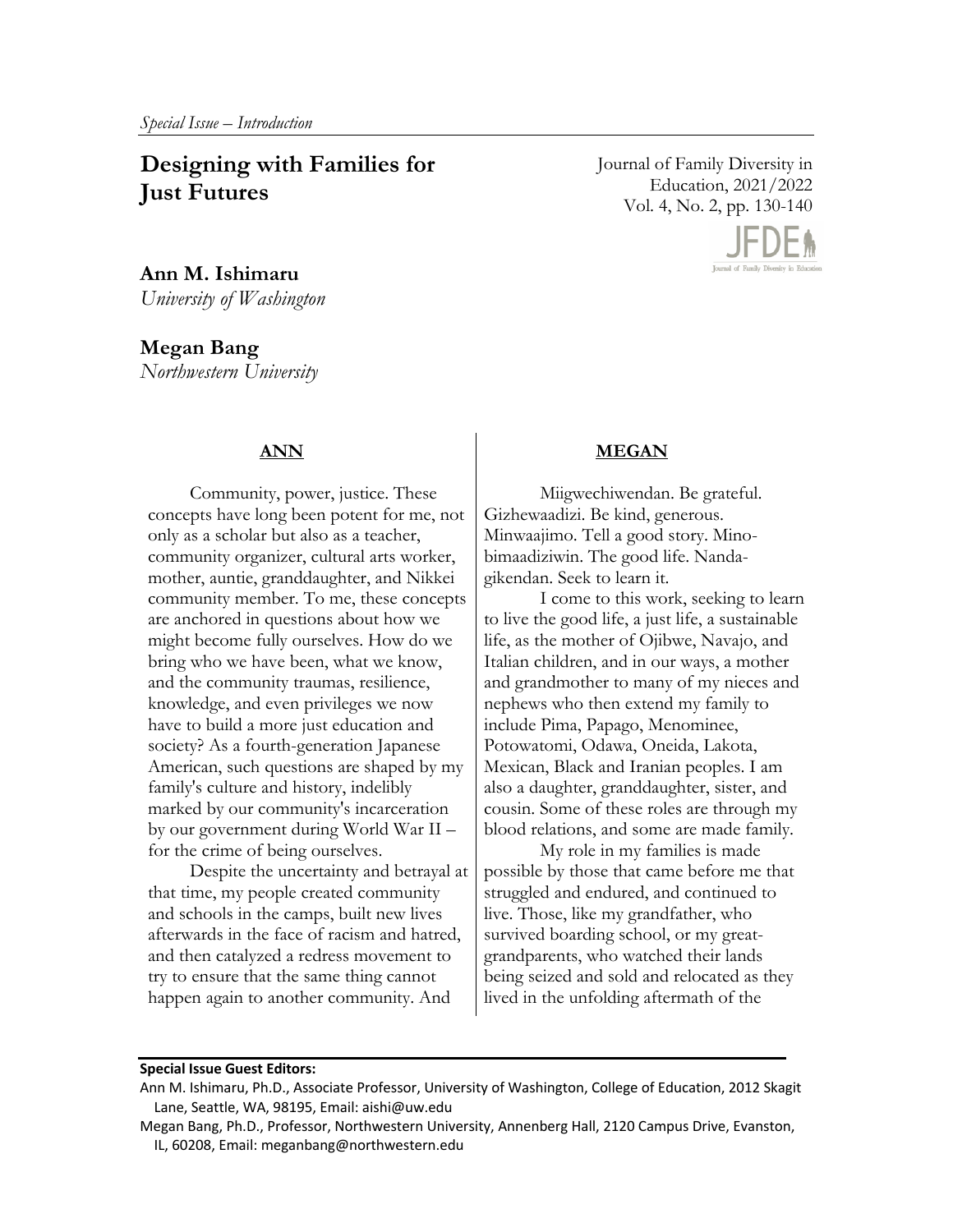though the legacy of Japanese American incarceration continues to cast a long shadow on the language and cultural practices of our increasingly diverse community, those experiences also taught us lessons about *gaman*, our ability to "make something beautiful through your anger, with your anger, and neither erase it nor let it define you."1 We also learned about connections with other communities of color and Indigenous peoples on whose land we are simultaneously colonizers and colonized. The camps were often built on reservations, and my father was born on the Colorado River Indian Reservation in the camp known as Poston. As a fellow scholar wrote, we experienced for a few years what Indigenous communities have experienced for centuries. My father's family moved to Chicago after the war because a Black doctor there treated his asthma at a time when no white doctor would. I find myself reckoning with those histories as our community responds to anti-Asian racism that feels both new and ancient. Those histories are also present as we seek to move in solidarity with Black, Latinx, Indigenous, and Pacific Islander communities who have been disproportionately impacted by the pandemic - alongside Muslim and immigrant communities facing ongoing oppression. My family and community taught me to draw strength and wisdom from those who came before us, to claim our political voice in resisting injustice, to see our lives and struggles as fundamentally interdependent, and to work to build a better world *kodomo no tame ni* – "for the sake of the children." These lessons from my own family and community infuse how I entered the process of co-developing the Family Leadership Design Collaborative (FLDC).

Indian Act. An act that disfigured nationhood, severed familial bonds, and forced western patriarchal domination into the fibers of grandparent-parent-child relations through laws of belonging intended to cause relational violence.

While the violence of these realities continues, it is also true that my family, past and present, continue to love, share stories, make art and music, grow and harvest food, pass on traditions, and make new ones. They have taught me to make life elsewhere to these violences, to fulfill our ancestral teachings and responsibilities in the here-and-now, and to continue to work to cultivate the conditions for our collective continuance.

Education has played a central role in our still-unfolding story. Education that has been saturated by settler colonialism and all of its dispossession and erasure, that removed through policy and violence, our communities forms of decision making about what our children learned, how they learned, why they learned, when they learned, and who taught them. Indeed recognized forms of education in the United States and Canada across history, whether through Christian missions, boarding schools, or public schooling, has continued to inflict onto-epistemic violence in stealthily muted and loud forms on Indigenous peoples intending to relegate our own forms of education to the shadows and the unceded time of what is often thought about as out of school learning.

Dreaming, making, growing what could be, what we need anyway, is always also happening. After being a teacher, I served as the Director of Education of the American Indian Center of Chicago (AIC) for twelve years. AIC, like many urban Indian centers, is a place that is the essence of Native peoples resisting and refusing colonial harm, of insisting on collective

 $1$  From Traci Chee's young adult novel, "We are Not Free."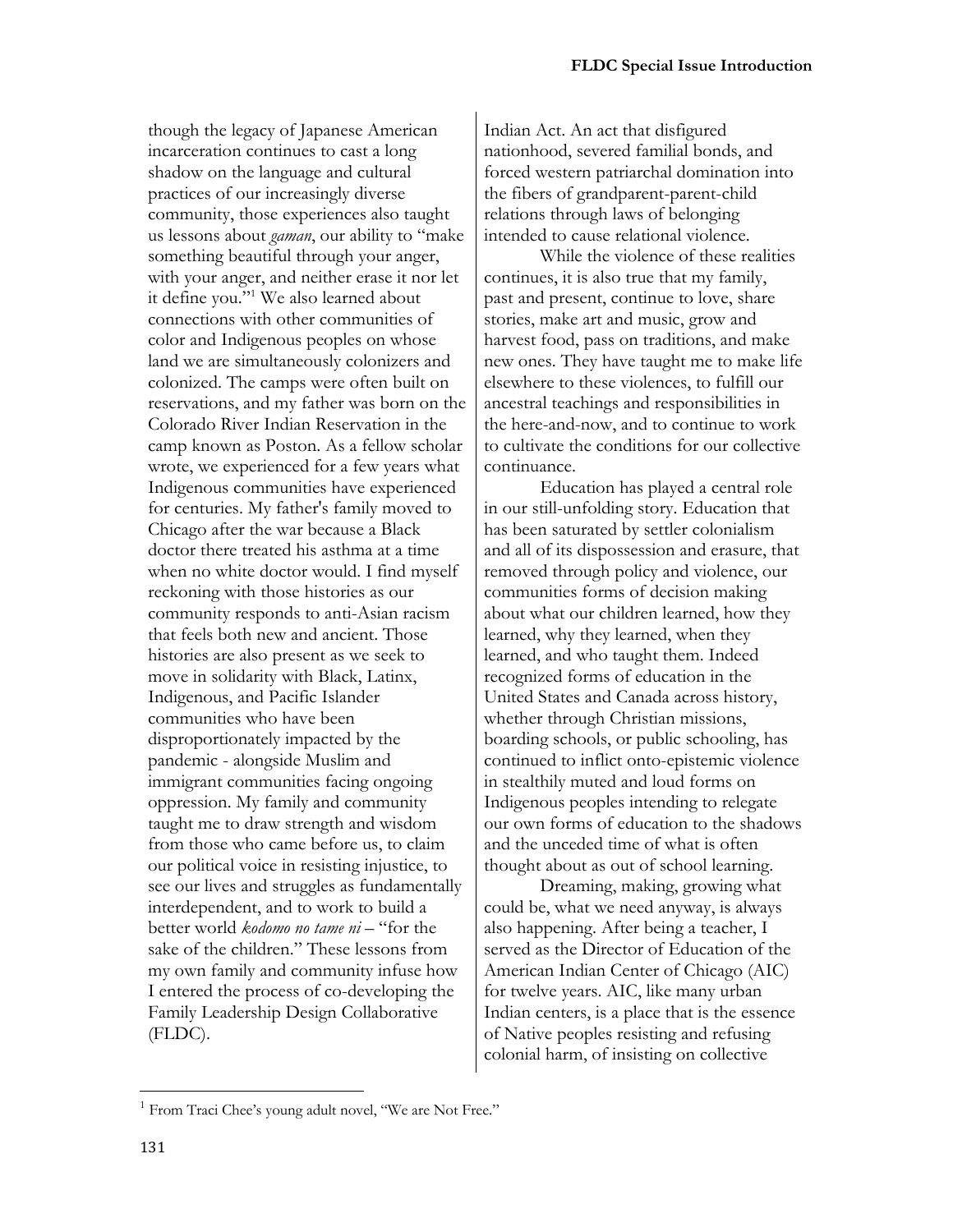The sensibilities and commitments I bring to the FLDC also grow out of my experiences as a parent that pushed me into a completely different relationship with schools relative to the one I had as a teacher. After attending my first open house as a parent, I felt infantilized and condescended to - and swore only halfjokingly never to attend another parent meeting! I understood in a visceral new way how well-meaning white educators can signal to parents of color that they are to blame if their child does not succeed in school, that professionals know what's best for their children.

Through my research (and prior work) in community organizing, though, I witnessed powerful, organized Black and Brown parents and community members enact leadership to reshape policies, school cultures, and everyday educational practices. Families and their children were at the center of these schools – not only physically present, but shaping decisions, mentoring teachers, fostering the leadership of other parents, collaborating with educators on disciplinary processes, conceptualizing grant proposals, or advocating for resources. In short, they were enacting the community organizing definition of leadership: taking responsibility for what matters. Leadership in and out of systems was key: not as power and authority tied to formal positions within school hierarchies but as collective action and influence enacted in deep relation to others and to histories of oppression, resistance, and cultural resiliencies -- like the leadership I learned in my own family and community contexts.

To learn our way towards educational justice and wellbeing, we need multiple forms of expertise. Families, their young people, and communities bring powerful untapped forms of expertise, not only through their histories and experiences of inequities but also through our relationships, cultural and linguistic

continuance and communal wellbeing. A place birthed to continue community, culture, family, life, in the face of federal relocation policies intended to facilitate our assimilation. Instead, in this place, families came together to create the conditions where our stories and teachings lead us in creating learning environments and helped us to imagine and enact what we wanted for ourselves. While Indigenous people in urban communities reflect many tribal nations, in my experience, these processes of creating learning environments deepened, not erased or flattened, learning about our specific relationships and traditions. For me, I continued to deepen my understanding of my responsibilities as an Ojibwe woman and my ancestral teachings. I came to see the deep strength of engaging multiplicities and recognizing that the fear of assimilation and melting pot fantasies (e.g pan-indianism) can foreclose dreaming worlds forward. These fears can suffocate efforts to create decolonial education and cultivate our own resurgence through education. I have come to recognize the deep need to dislodge or desettle the foundational principles guiding much of education. Our current models, among other things, perpetuate age segregation, the removal of children from their familial and community life, and often deny family and communities roles and expertise in education.

Raising Indigenous children in the  $21<sup>st</sup>$  century to be good ancestors to future generations is, from my perspective, my central task and responsibility as a mother and as an educator. Being a good ancestor requires simultaneously to live our ways of knowing and being in the present, to honor and remember our histories, and to continually work to bring into being robust forms of life and wellbeing with our peoples, now and into the future. The Family Leadership Design Collaborative marks a new phase of work for me in which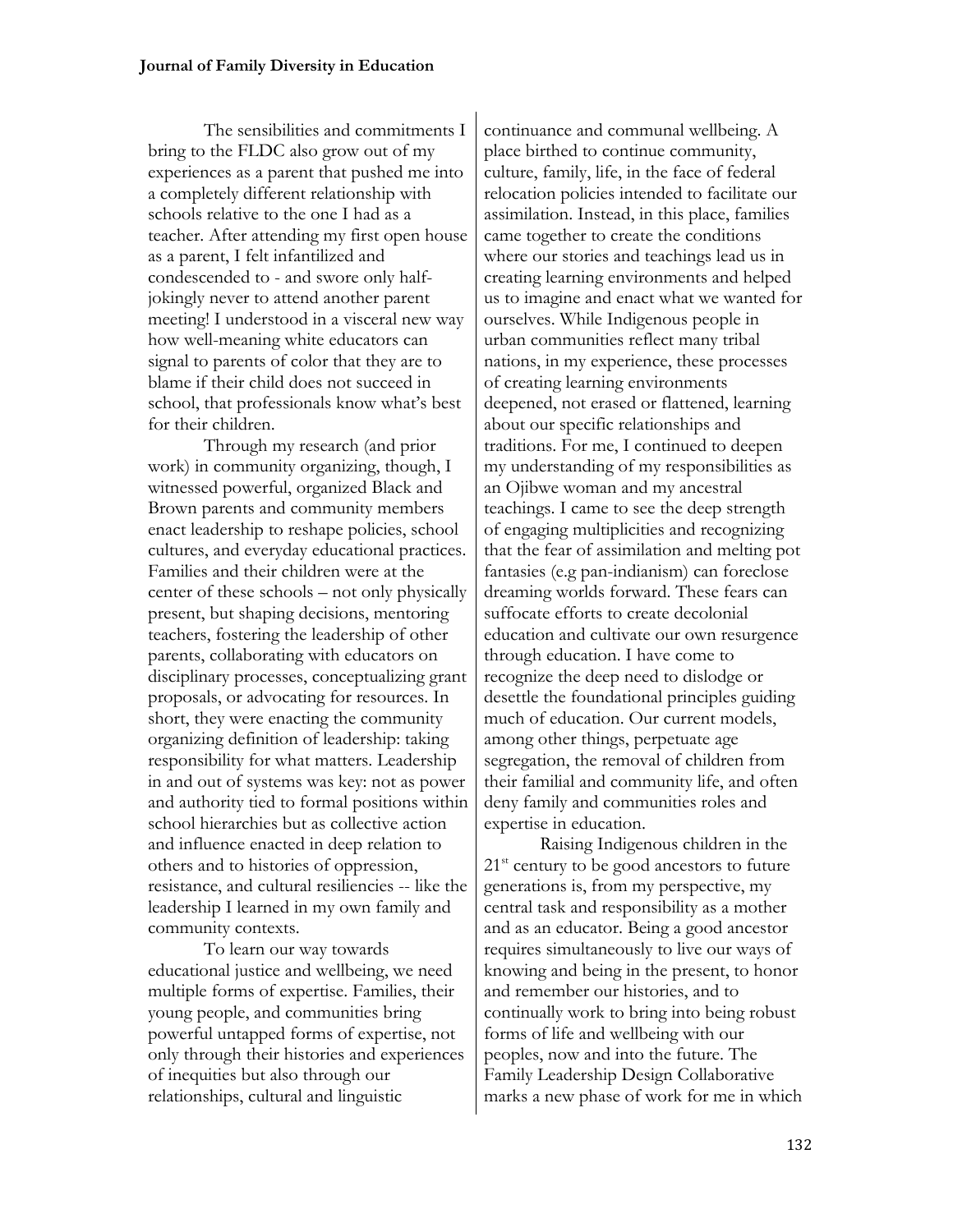practices, knowledge, ethical stances, and ways of being in the world. Building from and weaving together those roots, we can begin to construct new solutions and work through possibilities for how communities and education might be.

I am aiming to help create solidarities across cultural communities that transform the foundational contradictions of education, that see generative tensions as key sites of change-making work to design, or dream anew, possible forms of education (and potentially policy) that contribute to multiple forms of community wellbeing and educational justice.

## **Building the Family Leadership Design Collaborative**

 As co-leads of the Family Leadership Design Collaborative, we open this special twopart section of JFDE with our own personal and scholarly narratives to situate the work of imagining just futures in the histories, struggles, understandings, and leadership of our own families and communities. The Family Leadership Design Collaborative (FLDC) was established in 2015 with the aim of cultivating a place and space to develop theories, everyday practices, and local policies to reach beyond the well-developed critique of conventional parent involvement regimes and into transformative possibilities. We intentionally enter the story of FLDC through our own stories as a way to model what it means to begin with our histories and ecologies as well as our scholarship in taking up what we have come to call "solidaritydriven codesign." Drawing from our collective ecologies, theories, and scholarship, a core group of scholars, family/community leaders, and educators came together to codesign a transformative research-practice agenda that would center families and communities in envisioning and leading racially just education (Ishimaru & Bang, 2016). Our efforts built from Indigenous and decolonizing methodologies (Brayboy, 2005; Smith, 1999) as well as social justice-focused design-based research (such as social design experiments (Gutiérrez & Jurow, 2016), formative interventions (Engeström, 2004), and community-based design (Bang et al., 2016). From these roots, we evolved solidarity-driven codesign, an iterative inquiry process with nondominant youth, families, and communities to envision and enact just relations and educational futures.

This introduction to the special two-part section of this journal shares the theoretical foundations of FLDC's work and the principles of solidarity-driven codesign that connect efforts across vastly different geographies, racial and ethnic communities, and contexts to reimagine ways forward towards educational justice. We illuminate methodological and theoretical trajectories of intertwined research and practice that seek to reckon with systems that have disregarded, alienated, and disproportionately harmed racially minoritized families and communities – and to envision paths forward centered on the priorities and dreams of those youth, families, and communities.

To reimagine the role of families and communities in racially equitable education, we first drew on critical race and decolonizing lenses to illuminate the settled expectations of the current school-centered paradigm and to build from ancestral and community practices to expand those aims towards a process of collective learning towards education justice and community wellbeing. With a network of collaborators, we worked to "lean in" to the generative tensions of decolonizing education in a way that fostered solidarity relations with each other and with local communities. We brought lenses from the study of culture, race, and learning into conversation with the critical educational leadership, school improvement, and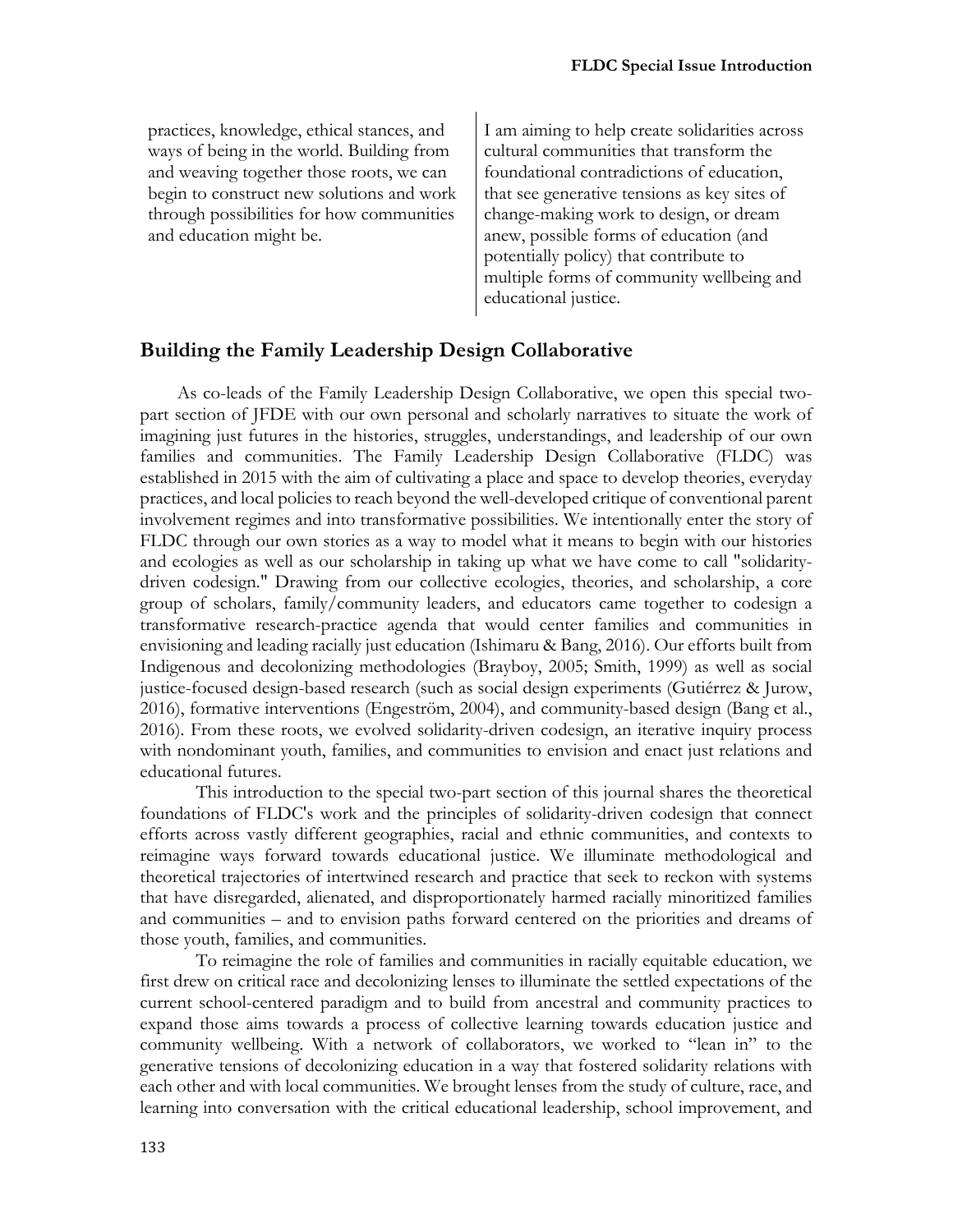family engagement fields to sharpen and expand the theoretical grounds for justice-focused change-making in education.

#### **Settled Expectations in Family Engagement**

We draw on Cheryl Harris' work on whiteness as property (Harris, 1993) to illuminate the settled expectations of family engagement that undergird the basic premises of schoolcommunity relations in US public schools. Dr. Harris analyzed the history of legal struggles and decisions to illuminate the intertwining of property rights and whiteness in the foundations of the United States, from the settler colonial logics of stolen lands from Indigenous peoples to the stolen labor of enslaved Africans kidnapped and brought by force to this country. She argued that the definitions of race (from "one drop" to "blood quantum") differ based on the property rights to be maintained, but they do so in ways that uphold the rights of those in power and sustain white institutional privilege, including the rights to determine meaning and the extent and pace of change:

"[T]he law holds to the basic premise that definition from above can be fair to those below, that beneficiaries of racially conferred privilege have the right to establish norms for those who have historically been oppressed pursuant to those norms, and that race is not historically contingent. Although the substance of race definitions has changed, what persists is the expectation of white-controlled institutions in the continued right to determine meaning - the reified privilege of power - that reconstitutes the property interest in whiteness in contemporary form." (p 1762).

In the case of family engagement, schools – as white-controlled institutions – have the right to define what counts (as "engagement" and "positive" support) and what doesn't and what matters (as learning and outcomes) and what doesn't. Schools retain the power to recognize, value, and reward practices that adhere to white, middle-class parenting norms and disregard, erase or pathologize others to legitimize and maintain a set of privileges and exclusivity in property. Thus, settled expectations in family engagement are normed on white, middle-class childrearing practices (Baquedano-López et al., 2013; McCarthy, 2019; Yull et al., 2018); departures from those norms are rendered detrimental to children because they threaten those meanings and privileges.

Part of these settled expectations include the unquestioned assumption that Black, Indigenous, Latinx, Asian, and Pacific Islander parents and families are, at best, passive clients or beneficiaries, not experts on their own children, educators in their own rights, or leaders in change-making. The underlying assumptions and dynamics of schools perpetuate dynamics in which mostly white educators seek to "fix" families to become compliance officers for schools – to ensure children's attendance and compliance with school policies – while expecting families to trust educators and school systems to keep their children safe, physically, emotionally, and psychologically.

## **Decolonizing education: Leaning into the both/and of schools**

Powerful forms of resistance, (re)vitalization and survivance have always existed despite settler colonialism and oppression in the US (Kaba, 2021; Smith, 1999; Vizenor, 2008). Families of color have long educated their children towards becoming contributing, thriving members of their communities. These forms of learning continue in many ways, for example, through Indigenous stories and practices, nondominant collective childrearing practices, language preservation and revitalization efforts, African American liberatory education traditions, Latinx storytelling, and cultural practices, and parent racialization processes. Challenging and transforming the settled expectations of family engagement requires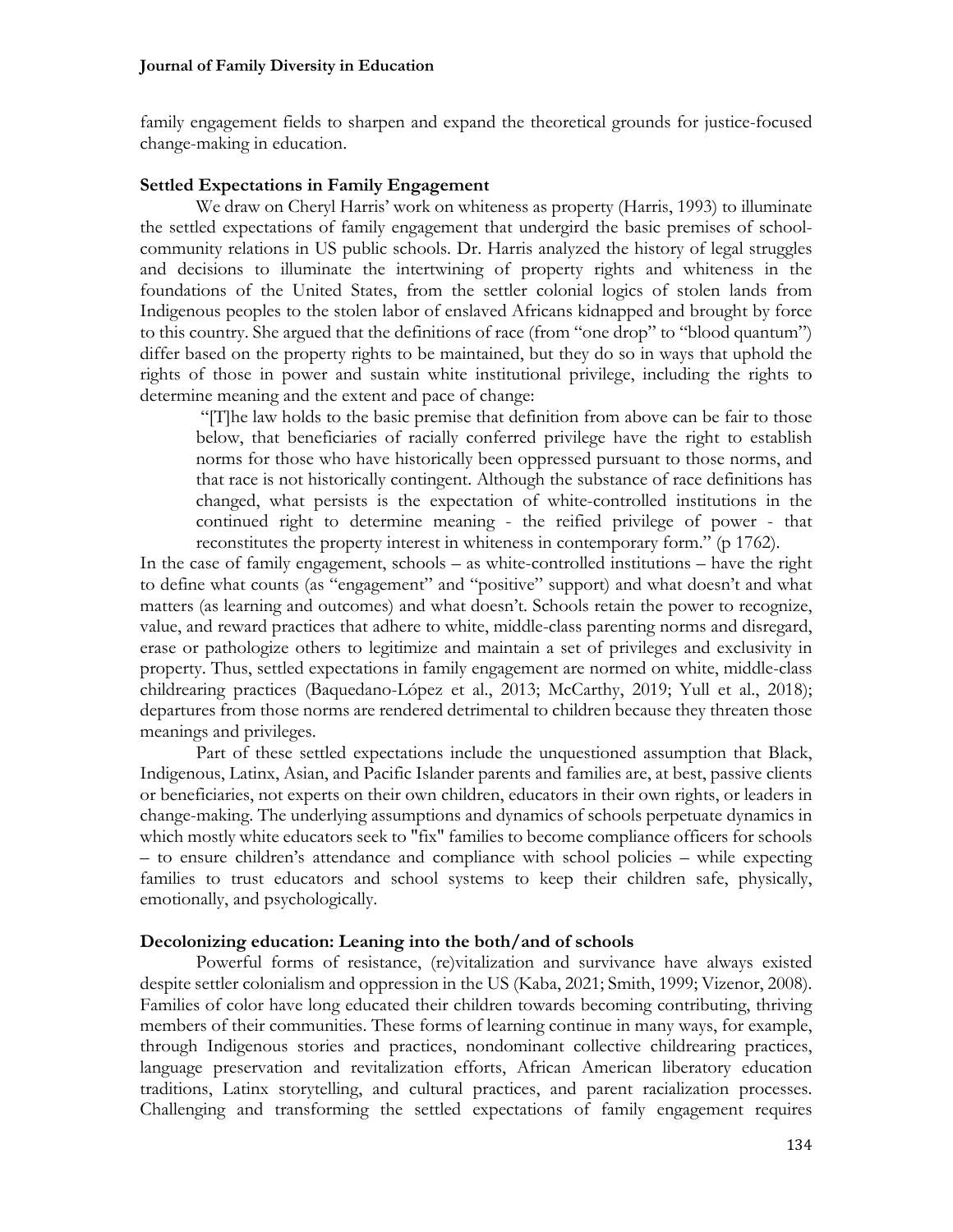navigating inherent tensions and contradictions between fighting for the potential of public education in a pressing neoliberal policy context and cultivating the broader ecologies of learning across contexts essential for thriving beyond settled ends of meritocratic "escape" from one's community that so often is at the heart of "educational achievement."

In addition to recognizing the ancestral knowledges (Khalifa, 2018) and cultural "wealth" of communities of color (Yosso, 2005) then, efforts to transform the relationship between schools and families must reckon with the history of schools as sites of colonization built on stolen land, peoples and cultures, controlled by white educators, cultures, and structures. Compulsory attendance laws and policies of forced assimilation designed to separate children from their families, languages, knowledge, and ways of being (Fryberg & Bang, 2018) have given way to policing of behaviors, subtle forms of segregated schooling, remediation paradigms, and the nexus between school and prisons (Andersons, 2011; Ladson-Billings, 2006; Orfield & Frankenburg, 2014; Love, 2019; Meiners, 2011). These recognitions raise pressing questions about whether foundations of oppression can foster liberation or justice. Envisioning education beyond those structures and their interconnected oppressive systems requires constructing new possibilities starting from a fundamentally different set of understandings, stances, and relations (Mignolo, 2007).

#### **Learning our way to education justice and community wellbeing**

Drawing from Black feminists who call us to move beyond either-or conceptualizations that subvert justice (hooks, 2003), we worked to move beyond static identities of "academics" versus "community" towards inviting each other to engage as whole human beings embedded in particular contexts as scholars, community leaders, family members, *and* educators. This was not a simple ask, given the histories of damage wrought by research in communities of color (Smith, 1999) and the powered racial, gender, and other hierarchies experienced by scholars of color in the academy (Niemann, 2012). In short, our practiced critique often led us to strategize change through negation (e.g., what's wrong or problematic that we should eliminate or strategize around), whereas we had not yet developed a shared practice of imagining beyond educational systems as they have been and currently exist – towards desired futures that might be.

By leaning into those tensions, we began to engage in collective learning and design that envisioned young people and families thriving in more expansive notions of education rooted in communities. We recognized that the aims of educational justice and community wellbeing cannot center schools and top-down policies or reforms but must be defined by each community within their own context. We pushed ourselves to build solidarities *across* communities and consider multiple theories of change for reimagining or working beyond existing systems. Although every community is distinct in its history, context, and nuances of culture, power, and relationality, the collaborative envisioned a set of principles that might collectively root and connect our efforts around a core set of stances and approaches.

#### **FLDC Solidarity-driven Design Principles**

We iteratively developed the following design principles to root subsequent inquiries across the collaborative in fostering educational justice and community wellbeing. Together we created a graphic (Cultural Organizing blog post) to help hold some of these principles, with each principle corresponding to a different aspect of the graphic (https://familydesigncollab.org/framework/). Because we have elsewhere provided examples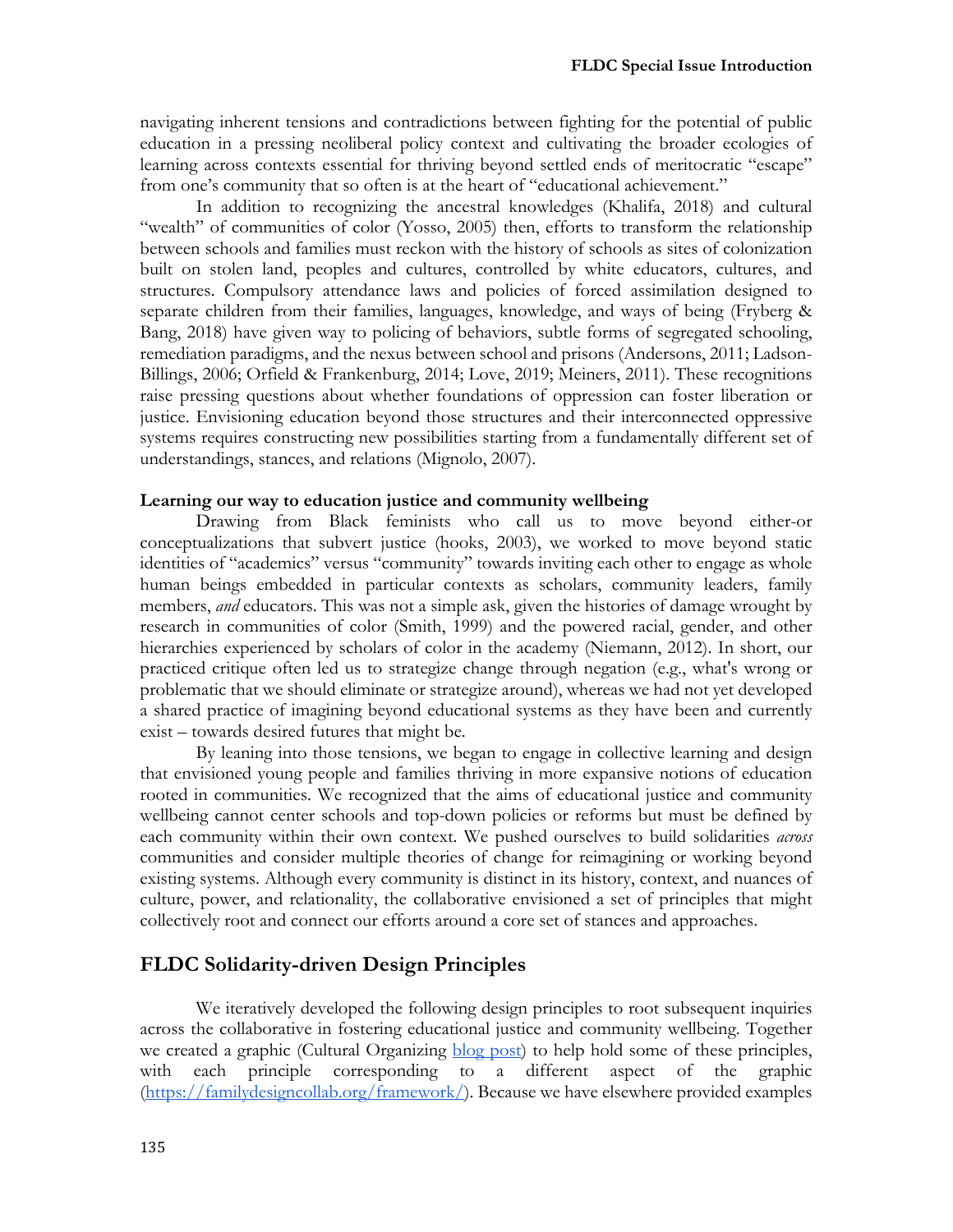#### **Journal of Family Diversity in Education**

of practices that attend to the principles in specific contexts (Ishimaru et al., 2018), we focus here on the concepts and theoretical claims that inform the principles and their connections to one another.



## **Beginning with Family & Community Ecologies**

Beginning at the bottom of the graphic, the foundations of justice and wellbeing must be rooted in the knowledge, priorities, practices, ethics, and relations of nondominant families & communities. Starting codesign or process from an expansive understanding of those roots means situating work not only in histories and systems of oppression but also within ongoing forms of survivance (Vizenor, 2008) and resistance amidst settler colonialism and racism as well as histories of fugitivity, transformation and innovation in community spaces, both beyond and within formal institutions of education (Anderson, 2004; Cajete, 2016; Kelley, 2002; Siddle-Walker, 1996). In deliberately looking to ancestral knowledges, cultural practices, and lived experiences as resources in solidarity-driven codesign work with families and communities (Khalifa, 2018), we recognize nondominant communities as dynamic, multidimensional, and constantly evolving practices and knowledge across time and place. These stances recognize that the starting point for design and learning are consequential for the trajectories and pathways that open (or enclose) subsequent activity.

## **Refusing and Disrupting Normative Power Dynamics**

Even as codesign roots itself in family and community ecologies, we also recognize current injustices in education (and society) as shaped by histories and power in systems, structures, and institutions that intersect differently across different positionalities. Thus, solidarity-driven codesign that reckons with power to transform it necessitates naming colonization, racism, colonialism, sexism, classism, ableism, and heteronormativity as root causes and intersectional forms of oppression. Beyond naming these dynamics and the barriers they constitute to thriving and dignity, codesign work seeks to "desettle" forms of normativity that function to assimilate and erase our cultural ways of knowing and being. Such forms of normativity include the settled expectations of nondominant families and communities we elaborated on earlier. Thus, this principle focuses on refusing and disrupting the normative processes or deliberations that position families as passive recipients or needy beneficiaries –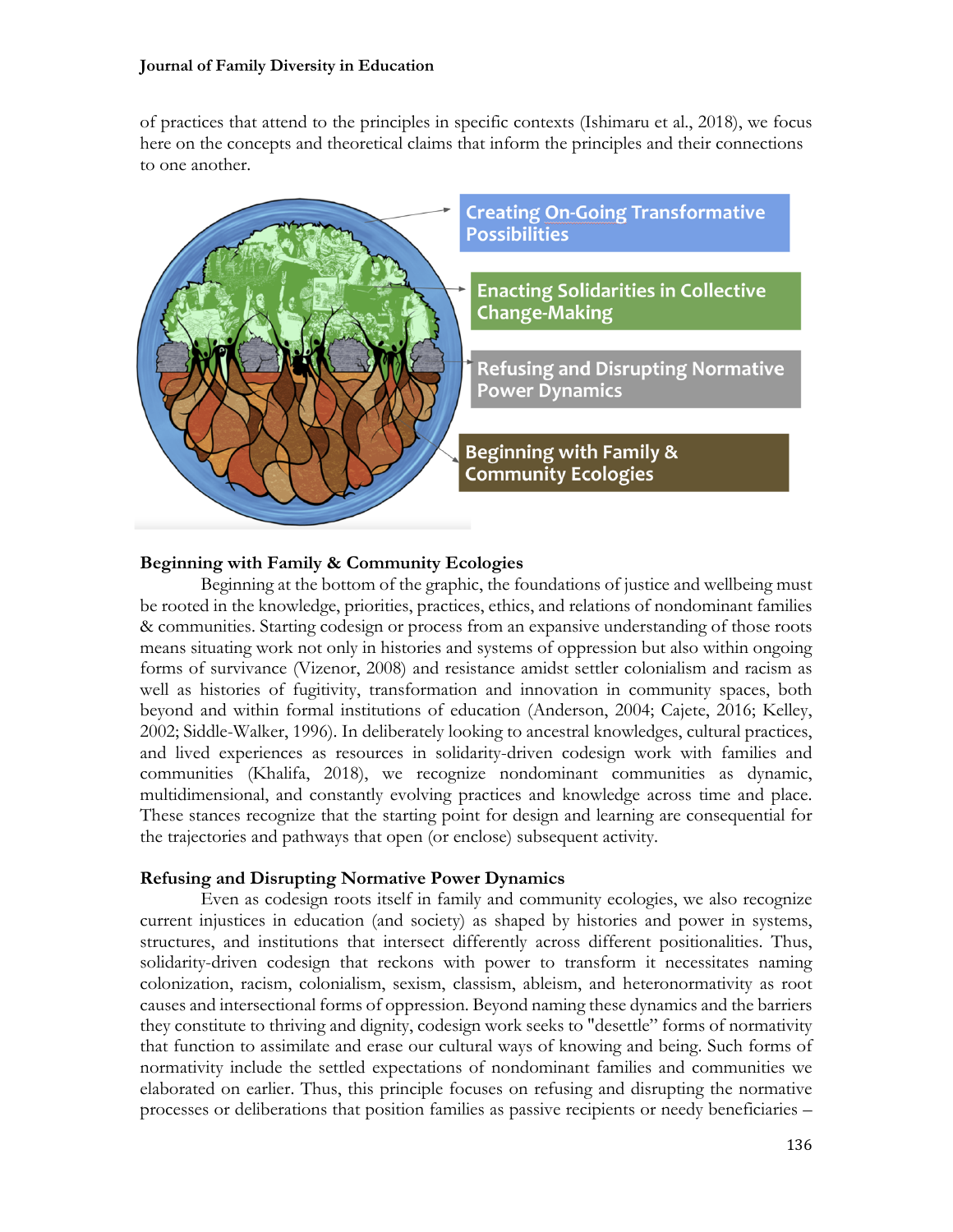but not knowers, doers, or leaders – while simultaneously positioning educators, policymakers, or researchers as unquestioned experts on the lives, learning, and futures of young people.

This principle also references our efforts to refuse an interest convergence politic in the process of our deliberations. Derrek Bell's notion of interest convergence illuminates how advances in racial justice occur only when they converge with the interests of powerful elites (Bell, 1980). Although Bell emphasized interest convergence as a historical tool for understanding societal change vis-à-vis racism, a dominant paradigm for change continues to rely on expanding white, powered interests to motivate change and shift institutions (Ishimaru & Takahashi, 2017). However, interest convergence remains anchored in the world as it is, rather than the world as we might want it to be. Thus, we draw on this principle to name and deliberately work to disrupt the dominant assumptions and status quo-bound systems that reinforce intersectional racial injustices and relations as we seek to imagine and implement more just futures.

#### **Enacting Solidarities in Collective Change-Making**

Solidarity-driven forms of codesign orient and build from long histories of mobilizing inquiry in solidarity with the change-making of youth, families, and communities impacted by injustices (Bang & Vossoughi, 2016). This principle orients us beyond "how do" descriptive questions that build knowledge about how we came to the current structures, systems, practices, and outcomes. Instead, we seek to open "how can" questions that co-construct knowledge and envision *beyond* our existing systems and structures, even amidst the profound challenges in education.

This principle also orients us to the "here and now" relationships that constitute both process and product in solidarity-driven codesign. Across the design conversations, we reached for what scholars have called a "proleptic politic" (Cole, 1998), or what CADRE organizer Maisie Chin refers to as "realizing the future in the present." That is, we aimed to prefigure solidarity relations through the process of designing and imagining justice and wellbeing. However carefully structured or facilitated, no design process will be free of the powered dynamics and normative assumptions that shape our daily lives; instead, the momentto-moment interactions in codesign work became opportunities to intervene in inequitable or problematic relations and systemic tensions. Building solidarities across and with difference constitutes a key aim of the work to enact transformative and consequential forms of learning and activity.

#### **Cultivating Ongoing Transformative Possibilities**

This principle attends to the process of educational change-making as an ongoing process that unfolds across contexts, communities, disciplines, institutions, and generations. Unlike the technical-rational and settler colonial logics of dominant white institutional systems and mainstream education reform, the work of codesign does not aspire to singular solutions or one-size-fits-all "silver bullets" that reinforce the current system logics. Instead, we posit that design *with* families and communities towards educational justice and communitydetermined wellbeing works to transform power and possible futures by drawing on heterogeneous disciplines, theories, and knowledge towards multiplicities. When taken up in ways that are consistent with this principle, solidarity-driven codesign cultivates relations and activity that ripple across space, time, and communities to engender ongoing possibilities and futurities for learning and living. This requires deliberate time and space for "social dreaming" (Espinoza, 2008) rooted in community knowledges and practices; lived through solidarities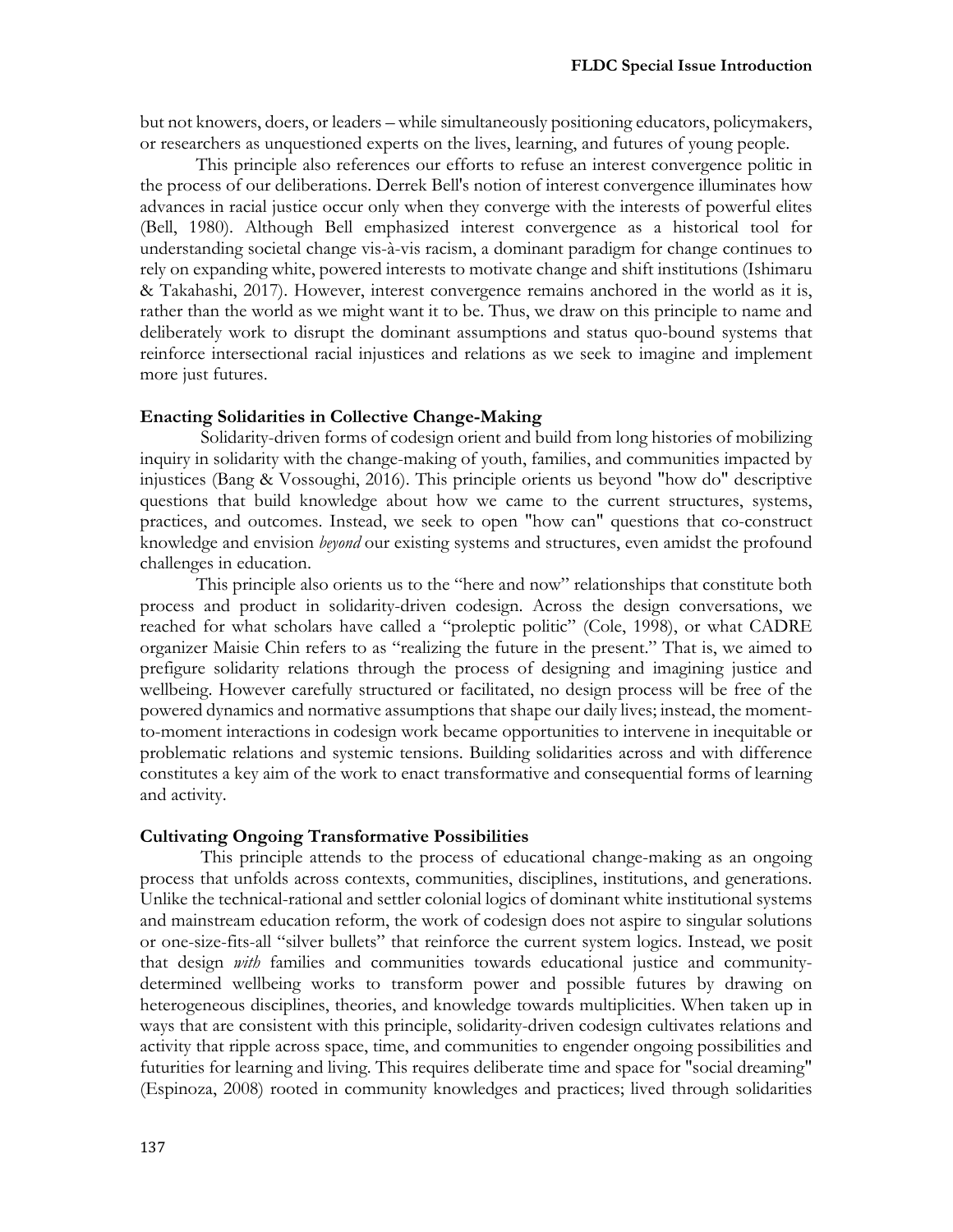#### **Journal of Family Diversity in Education**

that reckon with our unique histories *and* interdependencies (Gaztambide-Fernández, 2012); and iteratively enacted as justice-making for collective continuance (Whyte, 2017).

# **Grounding Principles in Local Contexts & Communities**

Through the FLDC network, we subsequently catalyzed a series of design circles to "ground truth" the principles and open new imaginative spaces and futurities across ten distinct geographical, racial, and cultural communities. FLDC partners facilitated design circles with urban Indigenous communities and Persian school families in Chicago, Toisanese (Chinese) families in Southeast Seattle, Latinx families in suburban Salem, Oregon, Black and Brown parents in South Central Los Angeles, Latinx families and educators in West Salt Lake City, Black childcare and early education providers in rural Greenville, Mississippi, multiracial youth and community organizers in Detroit, immigrant mothers in suburban Rhode Island, and Black parents and principals in Southfield, Michigan. Although the design circles varied by context and how they took up solidarity-driven codesign (as a continuation of existing work or as new work), all the efforts worked to address these principles to different extents across 3 to 5 sessions. These initial design circles aimed to expand possibilities for change and catalyze transformative visions that might evolve into further implementation-focused codesign. We subsequently supported a second, more in-depth set of codesign efforts with a subset of 4 of these collaboratives to evolve our methodological and facilitative practices and engender new forms of family-community-educator activity and inquiry towards justice and wellbeing.

## **About the JFDE Special Sections**

The two articles in this special section of JFDE constitute the first of two sections of the journal focused on the work of the FLDC. In designing with the solidarity-driven codesign principles, the first two papers illuminate distinct immigrant codesigns that opened new conceptual and relational possibilities for change as participants grappled with tensions of identity, relationality, and complex personhood amid profound historical and sociopolitical challenges to raising and educating their children. Kuttner, Yanagui, López, Barton, & Mayer-Glenn (this issue) revisit a school-based budget decision-making body with Latinx families and educators. They examine how the group-centered contradictions of a policy intended to mandate parent voice in ways that fostered emergent solidarities across roles, race, culture, and experiences. The authors raise crucial questions about how to continuously cultivate opportunities for humanizing family-educator relations amidst school-centered engagement regimes and ongoing challenges, such as the covid pandemic and recently, state policymaking targeting "critical race theory" in schools.

Vossoughi takes up the thread of complex personhood, racial identity, and sociopolitical dynamics in her paper about intergenerational codesign with Iranian families in a Persian language school. Amid the 2016 election and Muslim ban, these design circles offered relational insights into the complex political tensions that emerged through the cultivation of a space of learning, as families grappled with sometimes contradictory narratives about race and identities. The author invites us to treat the stories and concerns in such dialogic social relations as "portals of meaning" that – over time –

might seed self-determining futurities and solidarities.

In the upcoming second section, we share papers that examine how sustained engagement shape our theories of change across contexts and time; how intergenerational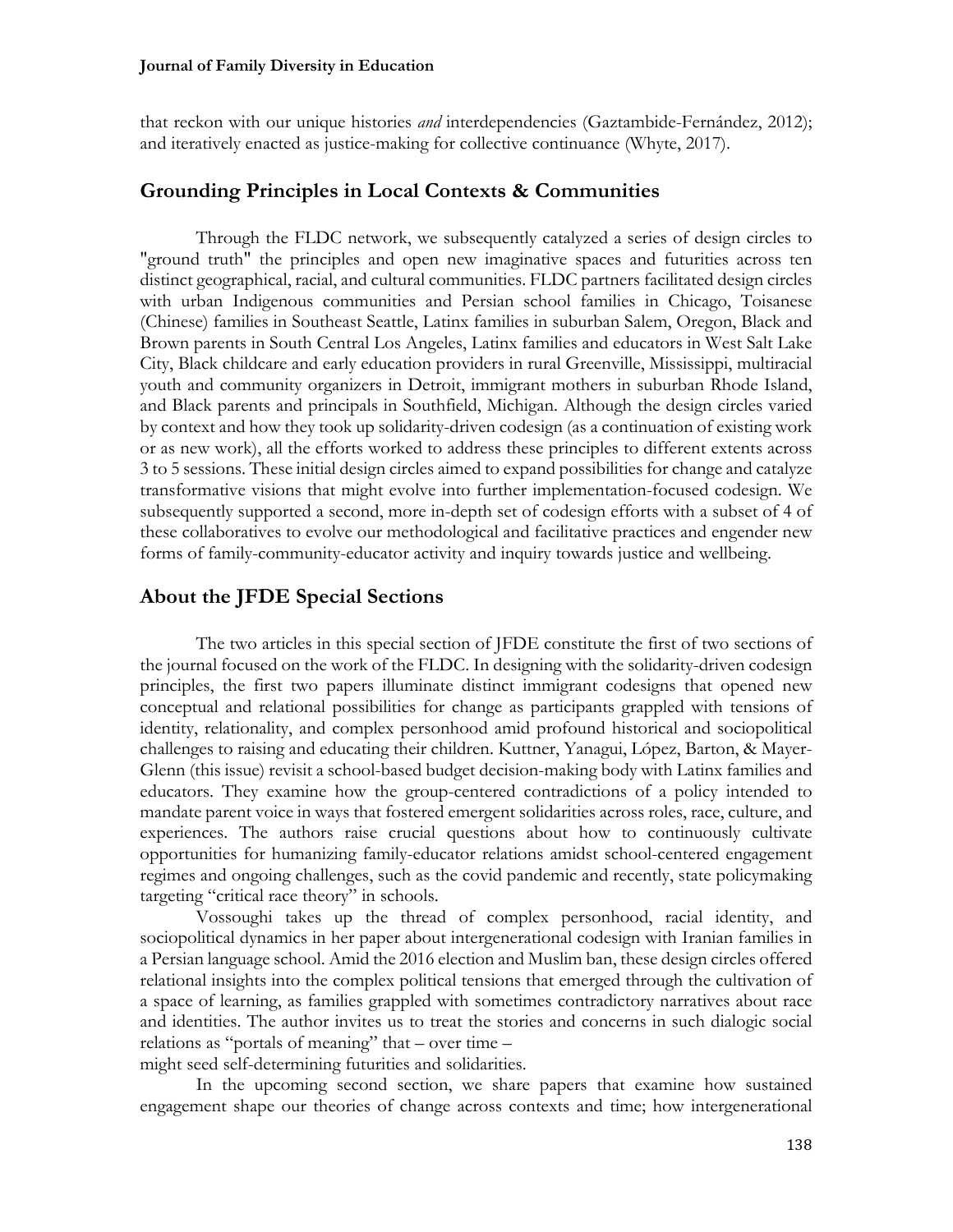learning enacted everyday resurgence and global Indigeneities; and how Black and brown parent leaders took up "rehearsals" as a practice for re-humanizing relations with educators to disrupt the school-to-prison pipeline. Finally, the commentary looks across the two sections to illuminate implications for teachers, leaders, and educational systems. The scholarship across these sections seeks to create spaces to develop knowledge, everyday practices, and relational leadership to envision transformative relations and change for families and education beyond a school-centered, ahistoric paradigm. Collectively, we hope they open the landscape of possibilities in the field to imagine anew what we need to cultivate just education.

## **References**

- Artiles, A. J. (2011). Toward an Interdisciplinary Understanding of Educational Equity and Difference: The Case of the Racialization of Ability. *Educational Researcher, 40*, 431– 445.
- Anderson, J. D. (2004). Crosses to bear and promises to keep. *Urban Education*, *39*(4), 359– 373.
- Bang, M., Faber, L., Gurneau, J., Marin, A., & Soto, C. (2016). Community-based design research: Learning across generations and strategic transformations of institutional relations toward axiological innovations. *Mind, Culture, and Activity*, 23, 28-41.
- Bang, M., & Vossoughi, S. (2016). Participatory design research and educational justice: Studying learning and relations within social change making. *Cognition and Instruction*, *34*(3), 173-193.
- Baquedano-López, P., Alexan der, R.A., Hernandez, S.J. (2013). Equity issues in parental and community involvement in schools: What teacher educators need to know. *Review of Research in Education, 37(1)*, 149-182.
- Bell, D. A., Jr. (1980). Brown v. Board of Education and the interest-convergence dilemma. *Harvard Law Review, 93*, 518-533.
- Brayboy, B.M.J. (2005). Toward a tribal critical race theory in education. *The Urban Review, 37(5)*, 425-446.
- Cajete, G. A. (2016). Indigenous education and the development of indigenous community leaders. *Leadership*, *12*(3), 364–376. https://doi.org/10.1177/1742715015610412
- Cole, M. (1998). *Cultural psychology: A once and future discipline.* Harvard University Press.
- Espinoza, M.L. (2008). *Humanization and social dreaming: A case study of changing social relations in a summer migrant educational program.* (Doctoral Dissertation). Retrieved from ProQuest: 3302577.
- Engeström, Y. (2004). New forms of learning in co-configuration work. *Journal of Workplace Learning, 16(1/2)*, 11-21
- Fryberg, S.A., & Bang, M. (2018, July 09). Blaming parents of color for their own oppression is an American pastime. *Education Week*. Retrieved January 23, 2019, from https://www.edweek.org/ew/articles/2018/06/29/blaming-parents-of-color-fortheir-own.html
- Gaztambide-Fernández, R.A. (2012). Decolonization and the pedagogy of solidarity. *Decolonization: Indigeneity, Education & Society, 1(1)*, 41-67.
- Gutiérrez, K. D., & Jurow, A. S. (2016). Social design experiments: Toward equity by design. *Journal of the Learning Sciences, 25,* 565-598.
- Harris, C. I. (1993). Whiteness as property. *Harvard Law Review*, 1707-1791.
- Hooks, B. (2003). *Teaching community: A pedagogy of hope* (Vol. 36). Psychology Press.